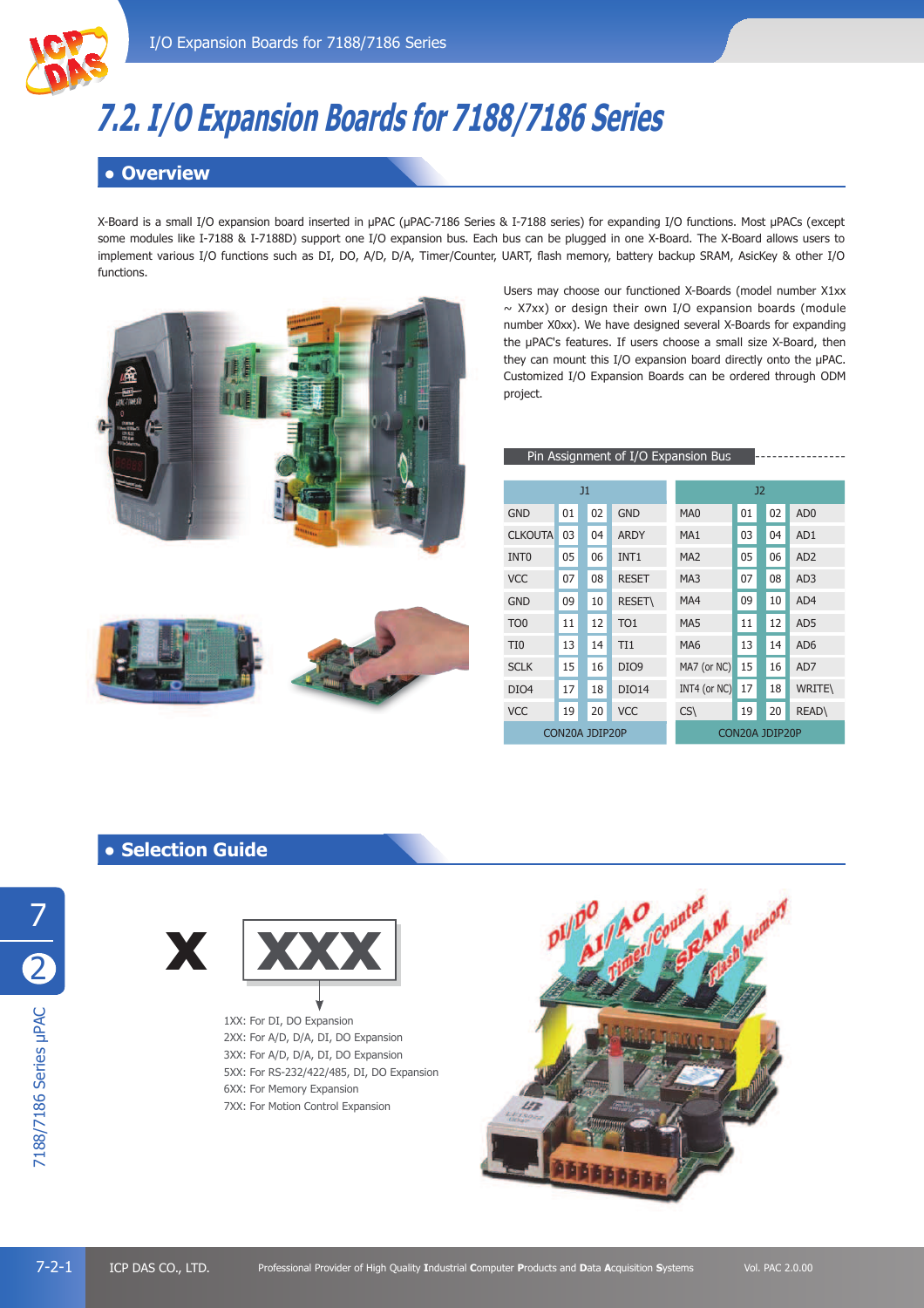#### **Following PAC supports I/O Expansion Bus, can mount one X-Board**

- ł For C language solution: I-7188XB(D), I-7188EX(D),
	- µPAC-7186EX(D), µPAC-7186PEX(D),µPAC-7186EX(D)-FD, µPAC-7186EX(D)-SM
- For ISaGRAF solution: I-7188XG(D), µPAC-7186EG(D)
- X-Board is Series has following common specifications
- DI channel: Dry contact, sink type, non-isolated
- ł DO channel: Open Collector, sink type, 100 mA/channel load current, non-isolated

# DI, DO Expansion

| <b>Model Name</b> | <b>DI</b><br>(Dry Contact) | <b>DO</b><br>(Open Collector) |
|-------------------|----------------------------|-------------------------------|
| X107              |                            |                               |
| X110              | 14                         |                               |
| X111              | -                          | 13                            |





| <b>Model Name</b> | AI (12-bit)    |                                               | AO (12-bit)    |                             | DI                       | <b>DO</b>        |
|-------------------|----------------|-----------------------------------------------|----------------|-----------------------------|--------------------------|------------------|
|                   | Ch             | Range                                         | Ch             | Range                       | (Dry Contact)            | (Open Collector) |
| X202              |                | $0 \sim 20$ mA                                | ٠              | $\sim$                      | ٠                        | ٠                |
| X203              | 2              | $0 \sim 20$ mA                                | ٠              | $\sim$                      | 2                        | 6                |
| X303              | 1              | $+/-5$ $VDC$                                  | 1              | $+/-5$ V <sub>DC</sub>      | $\overline{4}$           | 6                |
| X304              | 3              | $+/-5$ V <sub>DC</sub>                        |                | $+/-5$ V <sub>DC</sub>      | 4                        | 4                |
| X305              | 7              | $+/-5$ V <sub>DC</sub>                        |                | $+/-5$ V <sub>DC</sub>      | $\overline{2}$           |                  |
| X308              | $\overline{4}$ | $0 \sim 10$ V <sub>DC</sub>                   | $\sim$         | $\sim$                      | $\overline{\phantom{a}}$ | 6                |
| X310              | $\overline{2}$ | $0 \sim 20$ mA<br>$0 \sim 10$ V <sub>DC</sub> | $\overline{2}$ | $0 \sim 10$ V <sub>DC</sub> | 3                        | 3                |
| X324              | ٠              | $\sim$                                        | $\overline{4}$ | $0 \sim 5$ V <sub>DC</sub>  |                          | 4                |



RS-232/422/485, DI, DO Expansion



| <b>Model Name</b> |               | <b>Serial Port</b> |                   | DI             | <b>DO</b>        | <b>EEPROM</b>            |
|-------------------|---------------|--------------------|-------------------|----------------|------------------|--------------------------|
|                   | <b>Type</b>   | <b>Channel</b>     | Wire              | (Dry Contact)  | (Open Collector) |                          |
| X503              | RS-232        | 1                  | 5-wire            |                |                  |                          |
| X504              | RS-232        | $\overline{2}$     | 5-wire and 9-wire |                |                  |                          |
| X505              | RS-232        | 3                  | 5-wire            |                |                  |                          |
| X506              | RS-232        | 6                  | 3-wire            |                |                  | $\overline{\phantom{a}}$ |
| X507              | RS-422/485    | 1                  | 4/2-wire          | $\overline{4}$ | $\overline{4}$   |                          |
| X508              | RS-232        | $\mathbf{1}$       | 5-wire            | $\overline{4}$ | $\overline{4}$   |                          |
| X509              | RS-232        | $\overline{2}$     | 3-wire            | 4              | $\overline{4}$   |                          |
| X510              | RS-232        | 1                  | 3-wire            | 5              | 5                | 256 KB                   |
| X510-128          | RS-232        | $\mathbf{1}$       | 3-wire            | 5              | 5                | 128 KB                   |
| X511              | <b>RS-485</b> | 3                  | 2-wire            | ٠              | ٠                |                          |
| X518              | RS-232        | 1                  | 5-wire            | ٠              | 8                |                          |